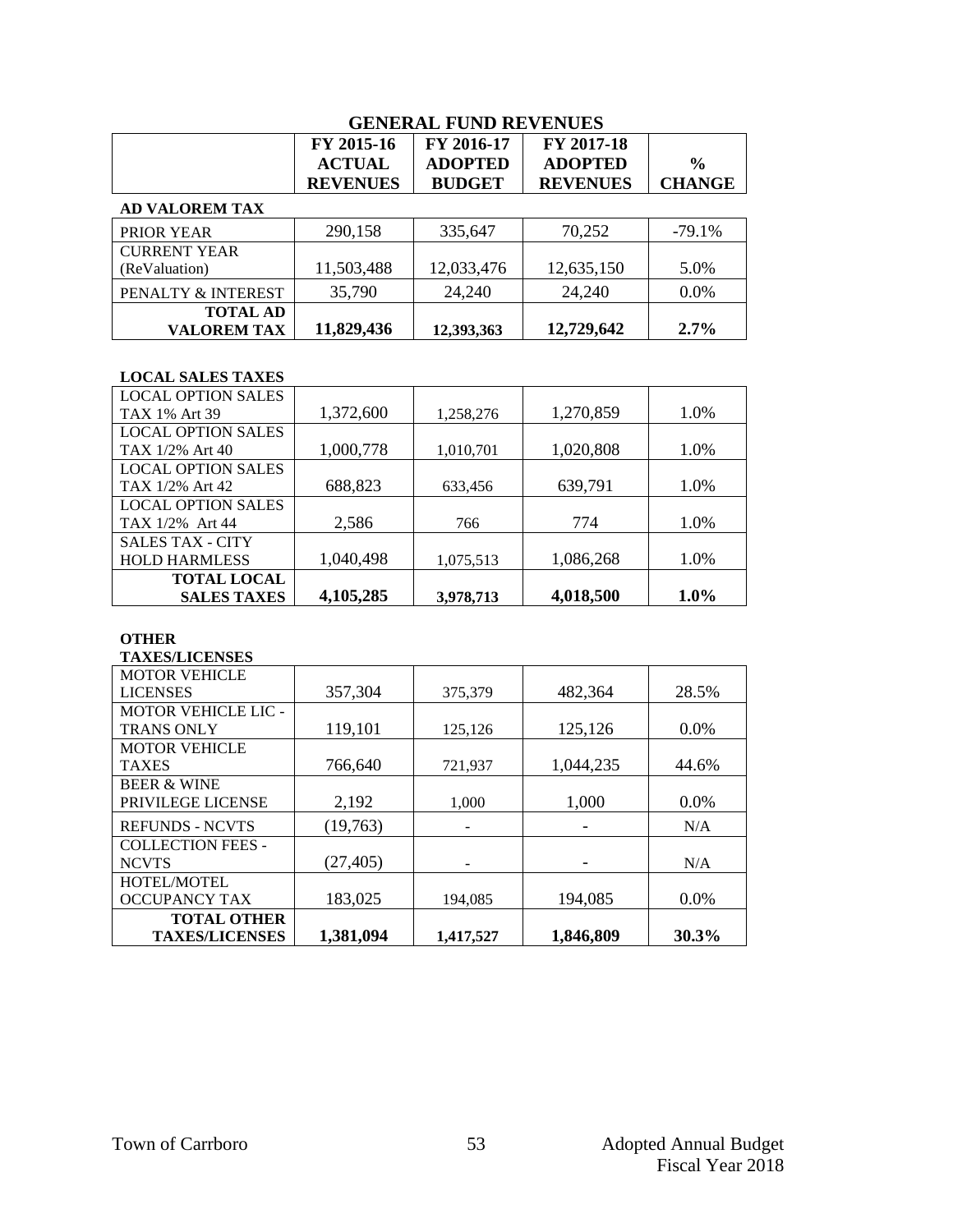|                                                       | FY 2015-16<br><b>ACTUAL</b><br><b>REVENUES</b> | FY 2016-17<br><b>ADOPTED</b><br><b>BUDGET</b> | FY 2017-18<br><b>ADOPTED</b><br><b>REVENUES</b> | $\%$<br><b>CHANGE</b> |  |  |
|-------------------------------------------------------|------------------------------------------------|-----------------------------------------------|-------------------------------------------------|-----------------------|--|--|
|                                                       | UNRESTRICTED INTERGOVERNMENTAL                 |                                               |                                                 |                       |  |  |
| <b>FRANCHISE TAX-</b><br><b>ELECTRIC</b>              | 975,682                                        | 850,000                                       | 867,000                                         | 2.0%                  |  |  |
| PIPED NATURAL GAS<br><b>TAX</b>                       | 43,041                                         | 31,660                                        | 32,293                                          | 2.0%                  |  |  |
| <b>VIDEO SALES</b><br><b>PROGRAMMING</b>              | 83,404                                         | 54,472                                        | 34,760                                          | $-36.2%$              |  |  |
| <b>HOME SATELLITE</b><br><b>SALES</b>                 | 69,723                                         | 68,170                                        | 44,488                                          | $-34.7\%$             |  |  |
| <b>WINE AND BEER</b>                                  | 90,328                                         | 95,000                                        | 95,000                                          | $0.0\%$               |  |  |
| TELECOMMUNICATIO<br><b>NS SALES TAX</b>               | 184,133                                        | 138,208                                       | 132,233                                         | $-4.3\%$              |  |  |
| NC DOT<br><b>REIMBURSEMENT</b>                        | 5,910                                          | 5,010                                         |                                                 | $-100.0\%$            |  |  |
| <b>EMS LOCATION RENT</b>                              | 12,000                                         | 12,000                                        | 14,000                                          | 16.7%                 |  |  |
| <b>TOTAL</b><br><b>UNRESTRICTED</b><br><b>INTERGV</b> | 1,464,221                                      | 1,254,520                                     | 1,219,773                                       | $-2.8%$               |  |  |

#### **RESTRICTED INTERGOVERNMENTAL**

| <b>POWELL BILL</b>                             | 494,257 | 494,257 | 504,143 | 2.0%       |
|------------------------------------------------|---------|---------|---------|------------|
| <b>SOLID WASTE</b><br>DISPOSAL TAX DIST.       | 13,309  | 12,093  | 7,244   | $-40.1\%$  |
| PLANNING WORK<br><b>GRANT</b>                  | 31,159  | 27,000  | 27,000  | $0.0\%$    |
| <b>RECREATION-</b><br><b>MUNICIPAL SUPPLEM</b> | 35,898  | 27,193  | 27,193  | $0.0\%$    |
| <b>STROWD ROSES</b><br><b>GRANT-MUSIC</b>      | 600     | 10,514  | 192     | $-98.2\%$  |
| <b>NC RISK MGMT</b><br><b>AGENCY GRANT</b>     | 1,500   | 1,515   |         | $-100.0\%$ |
| <b>DOJ BLOCK GRANT</b>                         | 2,544   |         |         | N/A        |
| PEG CHANNEL<br><b>SUPPORT</b>                  | 55,944  | 55,944  | 55,172  | $-1.4\%$   |
| <b>ABC BOARD GRANT</b>                         | 16,000  | 13,300  | 13,300  | $0.0\%$    |
| <b>TOTAL RESTRICTED</b><br><b>INTERGVMT</b>    | 651,211 | 641,816 | 634,244 | $-1.2\%$   |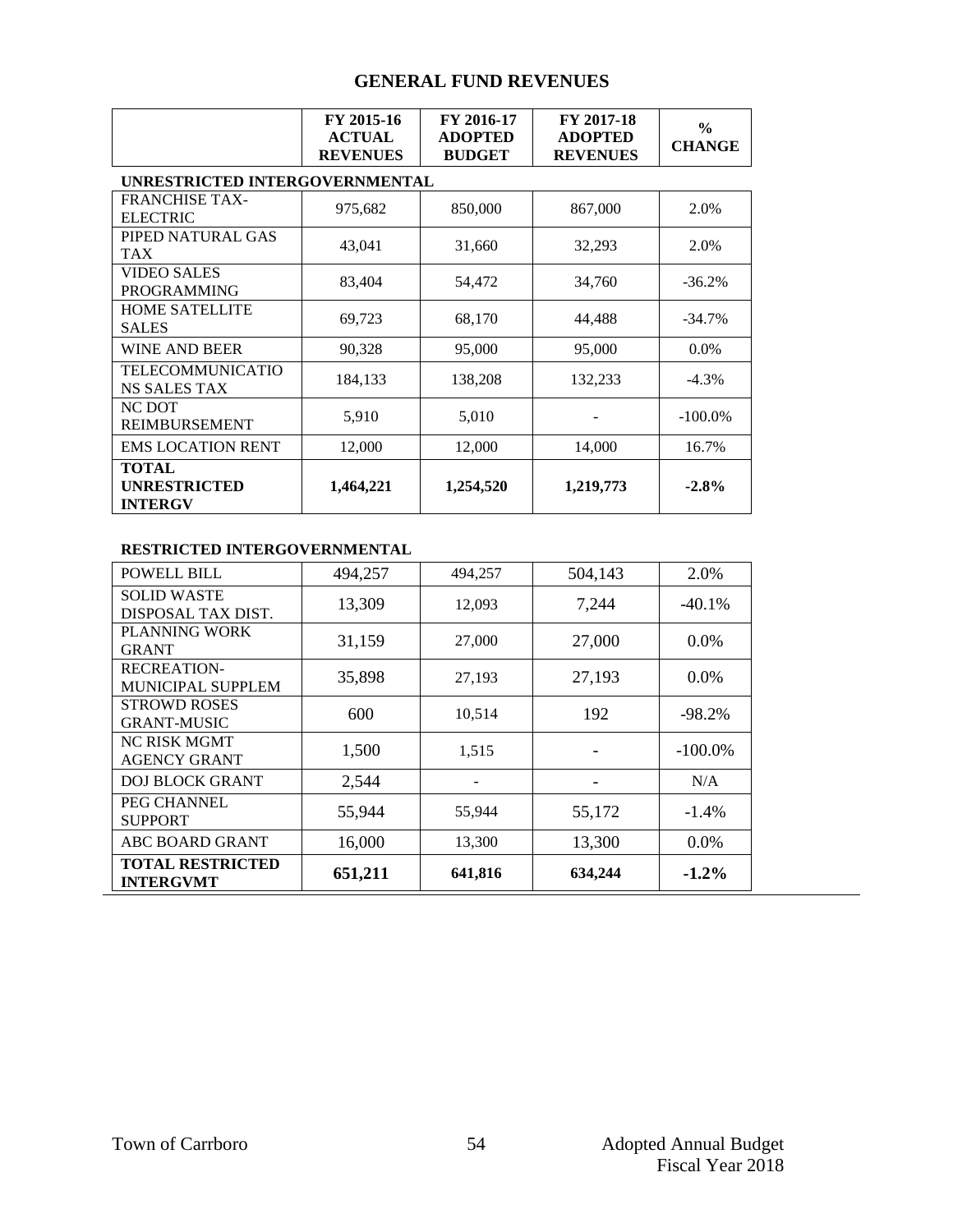|                                           | FY 2015-16                       | FY 2016-17                      | FY 2017-18                        | $\frac{0}{0}$          |
|-------------------------------------------|----------------------------------|---------------------------------|-----------------------------------|------------------------|
|                                           | <b>ACTUAL</b><br><b>REVENUES</b> | <b>ADOPTED</b><br><b>BUDGET</b> | <b>ADOPTED</b><br><b>REVENUES</b> | <b>CHANGE</b>          |
| <b>FEES AND PERMITS</b>                   |                                  |                                 |                                   |                        |
|                                           |                                  |                                 |                                   |                        |
| RETURNED CHECK FEE                        | 75                               | 25                              | 25                                | 0.0%                   |
| <b>TOWER REVENUE</b>                      | 140,694                          | 135,378                         | 136,732                           | 1.0%                   |
| NETWORK HUT LEASE                         |                                  |                                 | 5,200                             | N/A                    |
| <b>COURT COST OFFICER</b><br><b>FEES</b>  | 3,621                            | 2,394                           | 2,418                             | 1.0%                   |
| PARKING VIOLATIONS                        | 1,475                            | 2,805                           | 2,833                             | 1.0%                   |
| <b>SCHOOL TRAFFIC</b><br><b>CONTROL</b>   | 10,000                           | 10,000                          | 10,000                            | 0.0%                   |
| CHCCS - SRO CONTRACT                      | 126,396                          | 110,852                         | 110,852                           | 0.0%                   |
| ANIMAL VIOLATIONS                         | 7,344                            | 5,964                           | 11,375                            | 90.7%                  |
| FIRE DIST. FEES                           | 527,741                          | 540,270                         | 540,270                           | 0.0%                   |
| <b>CAR SEAT SALES</b>                     | 87                               | 695                             | 470                               | $-32.4%$               |
| <b>FALSE ALARM FEES</b>                   | 272                              | 275                             | $\blacksquare$                    | $-100.0\%$             |
| FIRE PERMIT FEES                          | 2,072                            | 5,000                           | 1,000                             | $-80.0\%$              |
| RE-INSPECTION FEE                         | 1,500                            | 1,500                           | 1,500                             | 0.0%                   |
| <b>REPORTS</b>                            | 90                               | 100                             | $\omega$                          | $-100.0\%$             |
| <b>SIGN PERMITS</b>                       | 1,120                            | 900                             | 500                               | $-44.4%$               |
| <b>ENGINEERING FEE</b>                    | 31,054                           | 18,554                          | 20,166                            | 8.7%                   |
| DEV REVIEW FEE                            | 53,241                           | 33,832                          | 26,780                            | $-20.8%$               |
| TECHNICAL REVIEW-                         |                                  |                                 |                                   |                        |
| <b>FUTURE EQPMT</b>                       | 33,296                           | 14,413                          | 14,123                            | $-2.0%$                |
| <b>BUILDING PERMITS</b>                   | 68,395                           | 76,035                          | 51,366                            | $-32.4%$               |
| <b>ELECTRIC PERMITS</b>                   | 67,082                           | 80,281                          | 62,464                            | $-22.2%$               |
| MECH. PERMITS                             | 67,359                           | 67,337                          | 60,597                            | $-10.0\%$              |
| <b>RE-INSPECTION FEE</b>                  | 975                              | 1,854                           | 1,600                             | $-13.7%$               |
| <b>PLUMBING</b>                           | 46,453                           | 50,623                          | 38,451                            | $-24.0%$               |
| <b>HOMEOWNERS</b><br><b>RECOVER FEES</b>  | 143                              | 168                             | 115                               | $-31.6%$               |
| RECYCLING FEES                            | 6,525                            | 7,506                           | 7,033                             | $-6.3%$                |
| <b>STOCKING FEE</b>                       | 460                              | 1,110                           | 543                               | $-51.0%$               |
| <b>STREET CUTS</b>                        | 395                              | 422                             | $\overline{\phantom{a}}$          | $-100.0\%$             |
| <b>ENCROACHMENT FEE</b>                   | 2,900                            | 1,803                           | 4,242                             | 135.3%                 |
| <b>STREET SIGNS</b>                       |                                  | 288                             |                                   | $-100.0\%$             |
| <b>DRIVEWAY PERMIT</b>                    |                                  |                                 |                                   |                        |
| <b>FEES</b>                               | 880                              | 1,113                           | 333                               | $-70.0%$<br>$-100.0\%$ |
| STREET CLOSING<br>REFUSE COLLECTION       | 425                              | 5,527                           |                                   |                        |
| <b>FEES</b>                               | 1,276                            | 1,019                           | 2,439                             | 139.3%                 |
| REFUSE COLLECTION -                       |                                  |                                 |                                   |                        |
| <b>DUMPSTER</b>                           | 66,844                           | 67,051                          | 65,438                            | $-2.4%$                |
| <b>TOTAL FEES &amp;</b><br><b>PERMITS</b> | 1,270,190                        | 1,245,095                       | 1,178,867                         | $-5.3%$                |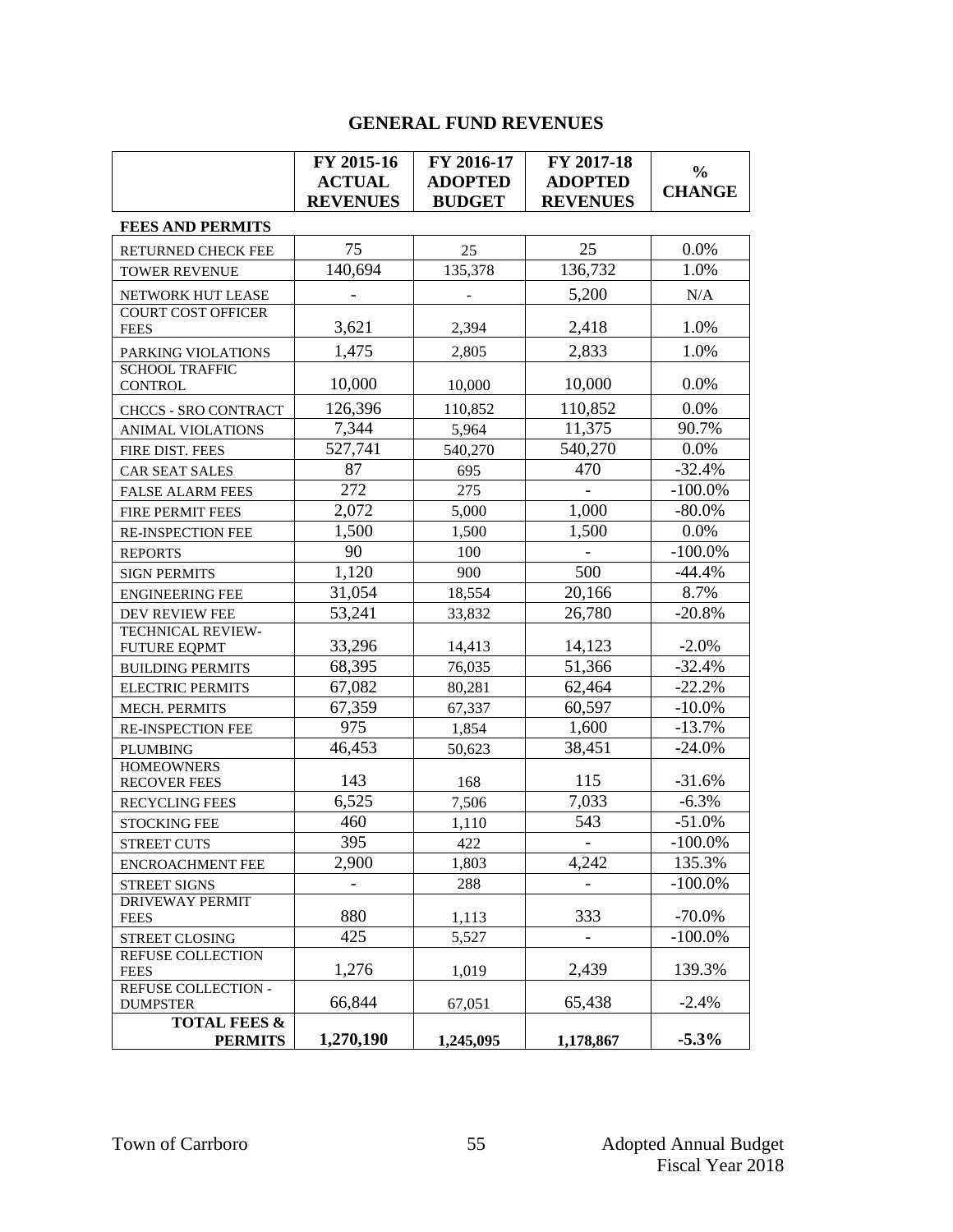|                                                       | FY 2015-16<br><b>ACTUAL</b><br><b>REVENUES</b> | FY 2016-17<br><b>ADOPTED</b><br><b>BUDGET</b> | FY 2017-18<br><b>ADOPTED</b><br><b>REVENUES</b> | $\frac{0}{0}$<br><b>CHANGE</b> |
|-------------------------------------------------------|------------------------------------------------|-----------------------------------------------|-------------------------------------------------|--------------------------------|
| <b>SALES &amp; SERVICES</b>                           |                                                |                                               |                                                 |                                |
| <b>RECREATION FEES</b>                                | 195,537                                        | 188,222                                       | 116,308                                         | $-38.2%$                       |
| <b>DISCOUNT -RECREATION</b><br><b>FEES</b>            | (12, 418)                                      | (8, 168)                                      | (8,062)                                         | $-1.3%$                        |
| <b>SALES-MERCH &amp;</b><br>CONCESSIONS-MUSIC         | 20                                             | 1,125                                         | 1,663                                           | 47.8%                          |
| <b>SALES-MERCH &amp;</b><br><b>CONCESSIONS-POETRY</b> |                                                | 60                                            | 15                                              | -74.8%                         |
| <b>SALES-MERCH &amp;</b><br><b>CONCESSIONS-JULY</b>   | 305                                            | 305                                           | 516                                             | 69.2%                          |
| <b>SALES-MERCH &amp;</b><br><b>CONCESSIONS-HALLO</b>  | 373                                            | 376                                           | 696                                             | 85.1%                          |
| <b>SALES-MERCH &amp;</b><br><b>CONCESSIONS-FILM</b>   | 2,772                                          | 2,771                                         |                                                 | $-100.0\%$                     |
| <b>TOWN CENTER FEES</b>                               | 90,679                                         | 86,524                                        | 72,924                                          | $-15.7%$                       |
| <b>DISCOUNT - TOWN</b><br><b>CENTER FEES</b>          | (13, 824)                                      | (11,619)                                      | (13,190)                                        | 13.5%                          |
| <b>TOTAL SALES &amp;</b><br><b>SERVICES</b>           | 263,444                                        | 259,596                                       | 170,870                                         | $-34.2\%$                      |

#### **INVESTMENT**

| <b>EARNINGS</b>         |        |       |        |         |
|-------------------------|--------|-------|--------|---------|
| <b>INTEREST EARNED</b>  | 20,278 | 110   | 27,089 | 2340.4% |
| <b>TOTAL INVESTMENT</b> |        |       |        |         |
| <b>EARNINGS</b>         | 20,278 | 1.110 | 27,089 | 2340.4% |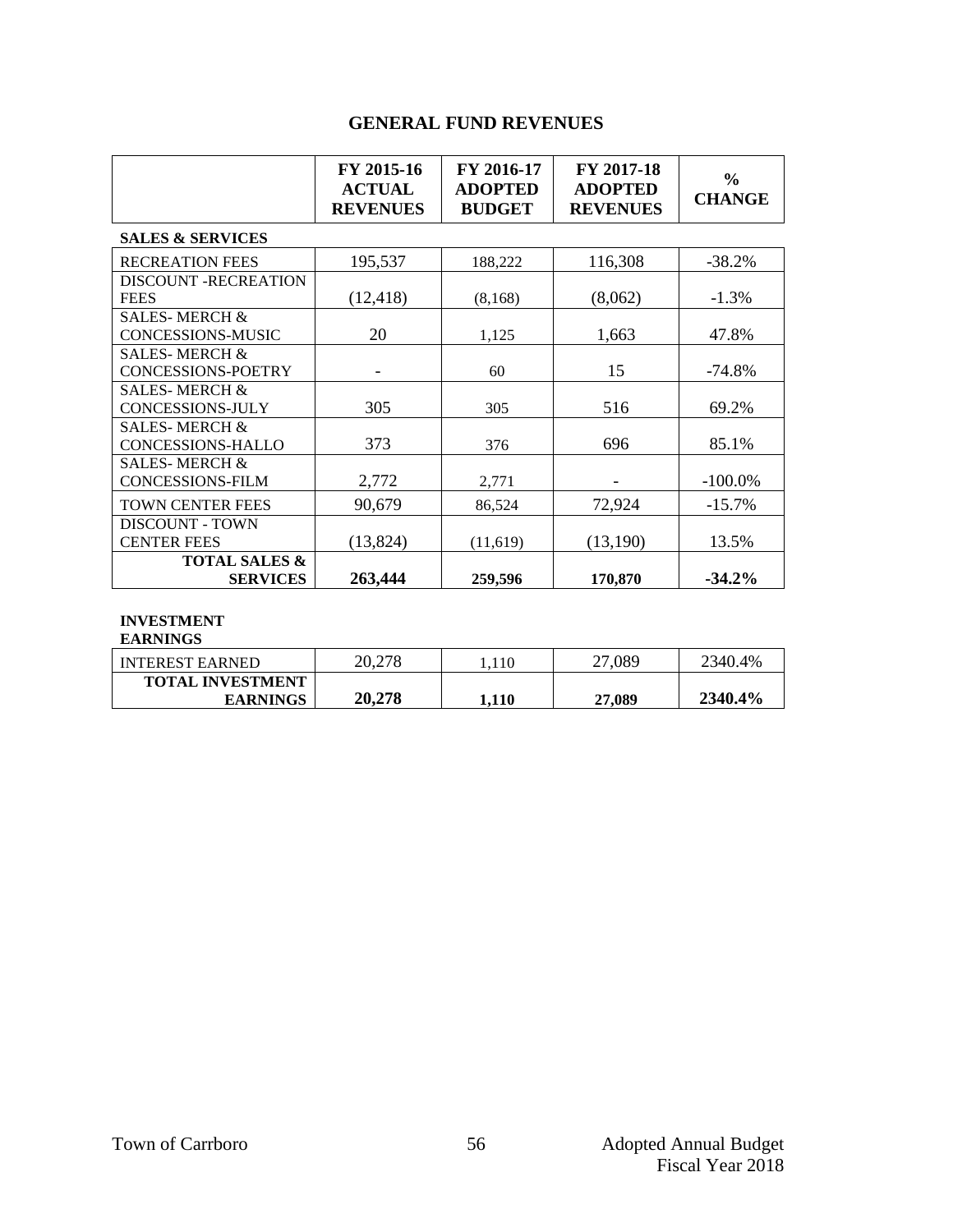|                                                  | FY 2015-16               | FY 2016-17     | FY 2017-18               | $\frac{0}{0}$ |
|--------------------------------------------------|--------------------------|----------------|--------------------------|---------------|
|                                                  | <b>ACTUAL</b>            | <b>ADOPTED</b> | <b>ADOPTED</b>           | <b>CHANGE</b> |
|                                                  | <b>REVENUES</b>          | <b>BUDGET</b>  | <b>REVENUES</b>          |               |
| <b>OTHER REVENUES</b>                            |                          |                |                          |               |
| <b>RENT-FARMER'S MKT</b>                         | 2,370                    | 2,370          | 2,370                    | $0.0\%$       |
| <b>ATM FEES</b>                                  | 1,556                    | 1,662          | 2,406                    | 44.8%         |
| PARKING CONTRIBUTION                             |                          |                |                          |               |
| - CTDA                                           | 43,370                   | 26,842         | $\boldsymbol{0}$         | $-100.0\%$    |
| <b>MISCELLANEOUS</b>                             | 7,430                    | 978            | 102                      | $-89.6%$      |
| <b>SALES OF CEMETERY</b><br><b>LOTS</b>          | 17,215                   | 12,145         | 22,375                   | 84.2%         |
|                                                  | 491,287                  | 30,000         | 13,219                   | $-55.9%$      |
| <b>SALE/FIXED ASSETS</b><br>RENTAL INCOME - CSFP |                          |                |                          |               |
| UNDER 6                                          | 1,200                    | 1,500          | 1,500                    | 0.0%          |
| RENTAL INCOME -                                  |                          |                |                          |               |
| <b>CARRBORO COMM</b>                             |                          |                |                          |               |
| <b>SOLAR</b><br><b>DONATIONS - CD &amp;</b>      |                          | 20             | 20                       | 0.0%          |
| <b>MEMORABILIA</b>                               | 2,815                    | 3,000          | 20                       | $-99.3%$      |
| MISCELLANEOUS - TOWN                             |                          |                |                          |               |
| <b>MANAGER</b>                                   | 15,000                   |                | $\overline{\phantom{a}}$ | N/A           |
| MISCELLANEOUS -<br>MANAGEMENT SERVICES           | 9,642                    | 2,836          | 6,232                    | 119.7%        |
| SEIZURE REVENUE-                                 |                          |                |                          |               |
| <b>STATE</b>                                     | 2,494                    |                | 3,683                    | N/A           |
| <b>POLICE</b>                                    |                          |                |                          |               |
| <b>MISCCELLANEOUS</b>                            | 2,853                    | 2,511          | 1,345                    | $-46.4%$      |
| FIRE MISC ELLANEOUS                              | 1,304                    | 1,125          | 263                      | $-76.7%$      |
| MISCELLANEOUS-PW                                 | 2,280                    | 2,302          | $\overline{\phantom{0}}$ | $-100.0\%$    |
| REFUSE CART SALES                                | 4,240                    | 3,262          | 1,136                    | $-65.2%$      |
| YARD WASTE                                       |                          |                |                          |               |
| <b>CONTAINERS</b>                                | 2,869                    | 2,457          | 2,325                    | $-5.4%$       |
| <b>MISCELLANEOUS R &amp; P</b>                   | 1,185                    | 1,172          | 18                       | $-98.4%$      |
| <b>DONATIONS</b>                                 | 705                      | 343            | 4,257                    | 1139.7%       |
| DONATIONS - CARRBORO<br><b>DAY</b>               | 215                      |                |                          | N/A           |
| <b>DONATIONS - MUSIC</b>                         |                          |                |                          |               |
| <b>FESTIVAL</b>                                  | 17,233                   | 34,989         | 45,989                   | 31.4%         |
| FREIGHT TRAIN BLUES<br><b>SERIES</b>             | 8,100                    |                | $\boldsymbol{0}$         | N/A           |
| <b>DONATIONS-POETRY</b>                          |                          |                |                          |               |
| ALIVE IN CARRBORO                                | 2,060                    | 3,060          | 5,060                    | 65.4%         |
| <b>DONATIONS - JULY 4TH</b>                      | 995                      |                |                          | $\rm N/A$     |
| <b>DONATIONS - FILM</b>                          |                          |                |                          |               |
| <b>FESTIVAL</b>                                  | 14,655                   | 18,746         | 27,946                   | 49.1%         |
| <b>DONATIONS ARTS</b><br><b>COMMITTEE</b>        | 300                      | 75             | 76                       | 1.0%          |
|                                                  | 2,404                    |                | 2,131                    | 1.0%          |
| <b>OPEN STREETS</b>                              |                          | 2,110          |                          |               |
| PLANNING MISC.                                   | $\overline{\phantom{0}}$ | 47             | 1,141                    | 2332.0%       |
| <b>TOTAL OTHER</b><br><b>REVENUES</b>            | 655,777                  | 153,752        | 143,615                  | $-6.6%$       |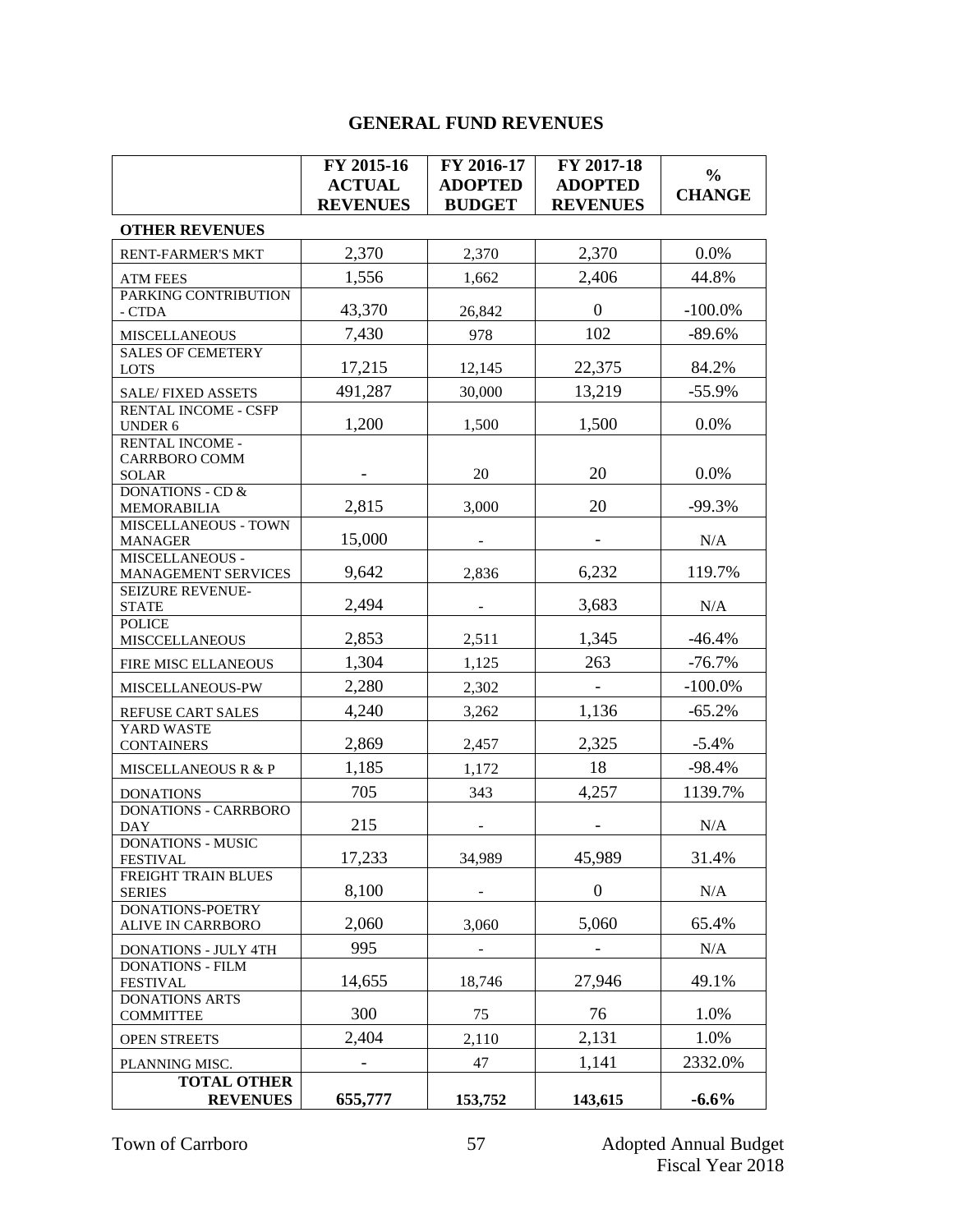|                           | FY 2015-16<br><b>ACTUAL</b><br><b>REVENUES</b> | FY 2016-17<br><b>ADOPTED</b><br><b>BUDGET</b> | FY 2017-18<br><b>ADOPTED</b><br><b>REVENUES</b> | $\frac{0}{0}$<br><b>CHANGE</b> |
|---------------------------|------------------------------------------------|-----------------------------------------------|-------------------------------------------------|--------------------------------|
| <b>OTHER FINANCING</b>    |                                                |                                               |                                                 |                                |
| <b>SOURCES</b>            |                                                |                                               |                                                 |                                |
| <b>INSTALLMENT</b>        |                                                |                                               |                                                 |                                |
| <b>FINANCING PROCEEDS</b> | 621,180                                        | 411,306                                       | 301,872                                         | $-26.6\%$                      |
| <b>FUND BALANCE</b>       |                                                |                                               |                                                 |                                |
| APPROPRIATED              |                                                | 275,559                                       | 598,404                                         | 117.2%                         |
| <b>TRANSFER FR CAP</b>    |                                                |                                               |                                                 |                                |
| <b>RESERVE FUND</b>       | 176,945                                        |                                               |                                                 | N/A                            |
| <b>TOTAL OTHER</b>        |                                                |                                               |                                                 |                                |
| <b>FINANCING SRCE</b>     | 798,125                                        | 686,865                                       | 900,276                                         | 31.1%                          |
|                           |                                                |                                               |                                                 |                                |
| <b>TOTAL REVENUES</b>     | 22,439,060                                     | 22,032,357                                    | \$22,869,686                                    | 3.8%                           |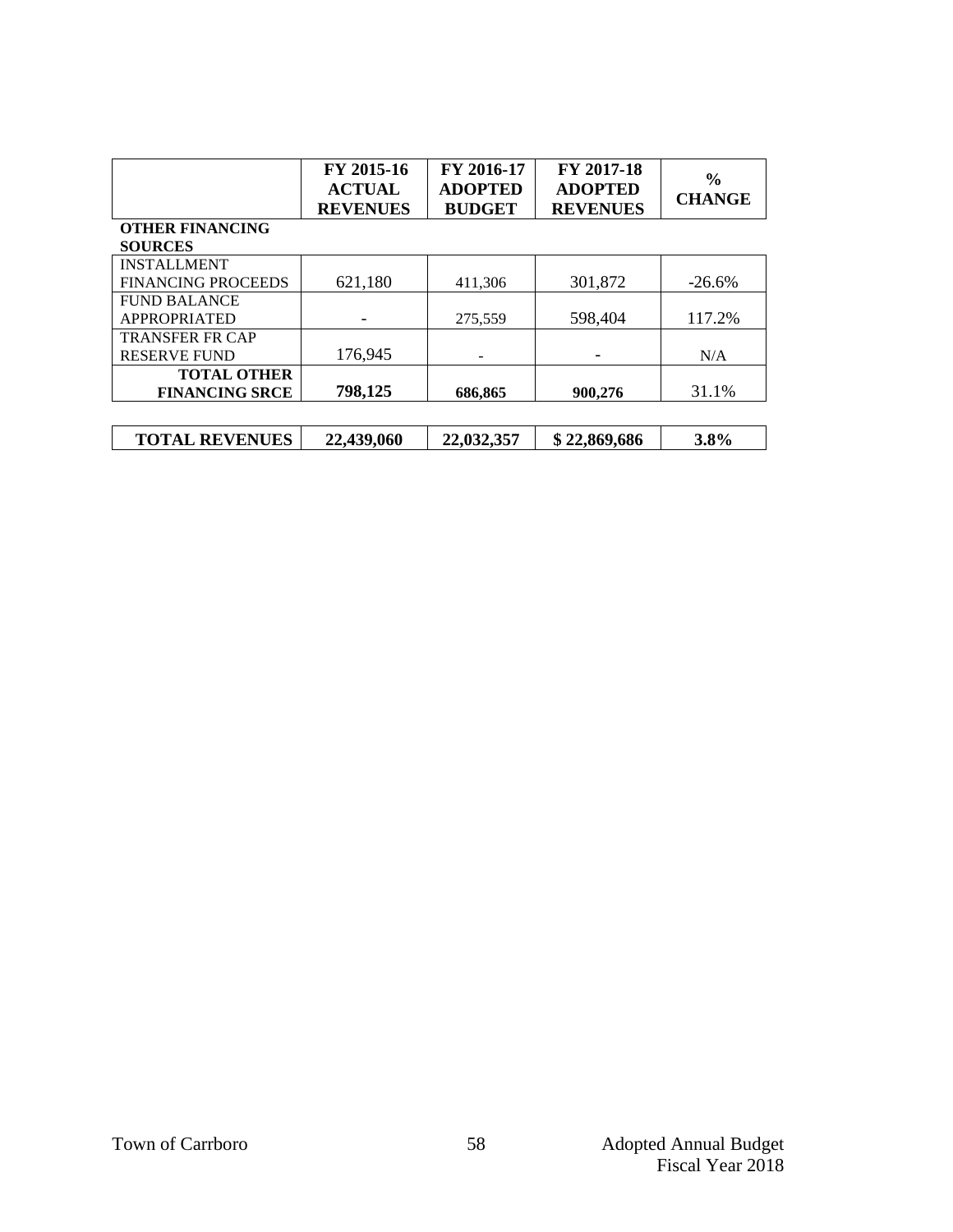# **GENERAL FUND REVENUE DESCRIPTIONS**

The following information briefly explains the major sources of revenue for the Town of Carrboro in the FY 2016-17 Budget.

### **AD VALOREM TAXES**

The largest single source of revenue to municipalities in North Carolina is the Ad Valorem revenue which represents a tax paid by those owning property within the municipality. Ad Valorem Taxes or property tax income includes real property, motor vehicle and business personal property taxes. The General Assembly has approved various higher exemptions for senior citizens aged 65 or older and for citizens, including veterans, who are 100% disabled and subsist on a specified household income.

#### **LOCAL SALES TAXES**

The State collects and distributes the proceeds from the local levied tax on retail sales consisting of a 1% sales tax (Article 39); and three  $\frac{1}{2}\%$  sales tax (Articles 40, 42 & 44). The Article 44 sales tax was implemented in 2002. Food is exempted from this tax. In exchange for Article 44, the General Assembly repealed local government reimbursements for inventory tax, intangibles tax, tax on food stamp purchases, and homestead exemption. In 2007, the General Assembly passed legislation to have the State assume county Medicaid costs and eliminate the Article 44 local sales tax. Effective October 1, 2008, the state took over one quarter cent of the Article 44 local options sales tax and effective October 1, 2009, the state took over the remaining onequarter cent of that local tax. The legislation provides for municipalities to be completely reimbursed for the loss of their share of these tax revenues, including growth. The first onequarter cent was replaced by a payment equal to 50% of the amount each municipality receives from the Article 40 local sales tax and the second one-quarter cent will be replaced by a payment equal to 25% of the amount each municipality receives for the Article 39 local sales tax.

Funds for the hold harmless payment to municipalities come from the counties' share of sales tax revenues. There is no expiration date on the hold harmless payments. The legislation also changes the distribution for the Article 42 local option sales tax from per capita to point of delivery distribution. A hold harmless provision ensures that this change will not affect municipal distributions.

#### **OTHER TAXES AND LICENSES**

This category of revenue is comprised of motor vehicle licenses, privilege licenses, and the Time-Warner Franchise.

*Privilege Licenses* – The NC General Assembly eliminated Privilege Licenses as of July 1, 2015.

*Motor Vehicle License Tax* –The vehicle license tax is \$30 per car. The Town allocates \$5 of this motor vehicle license fee to offset costs paid by the Town for the transit partnership with Chapel Hill and UNC-Chapel Hill.

*Hotel and Motel Room Occupancy Tax* – The occupancy tax implemented in 2013 is 3% of the gross receipts derived from the rental of any room, lodging, or accommodation furnished by a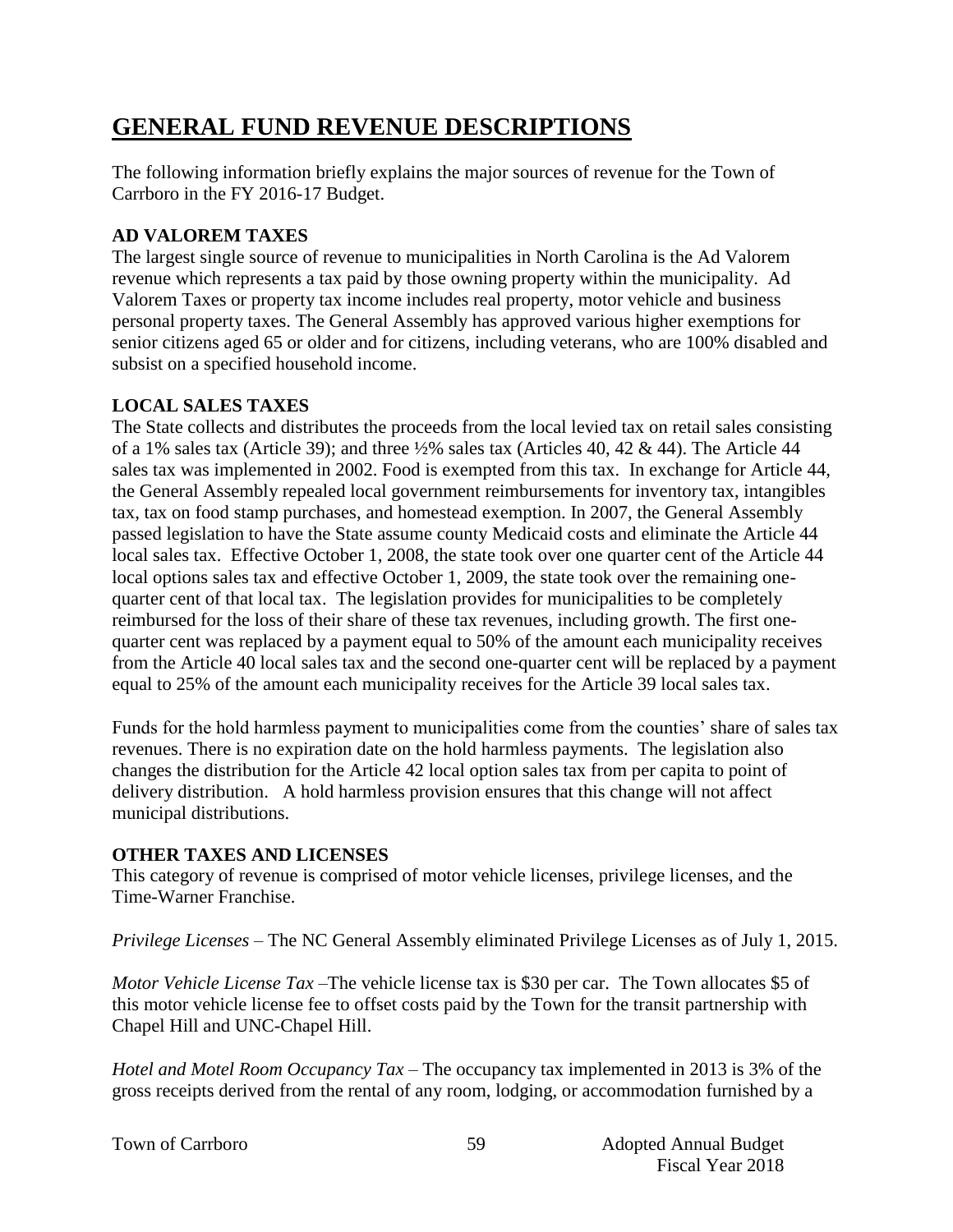hotel, motel, inn, tourist camp, or similar place within the Town that is subject to sales tax imposed by the State under G.G. 105-164.4(a)(3). The Town is required to distribute these receipts to the Carrboro Tourism Development Authority.

#### **UNRESTRICTED INTERGOVERMENTAL REVENUE**

This category of revenue is primarily comprised of state-collected *local* revenues that are not directed to specific programs or services. This category of revenue was previously known as utility franchise tax.

*Local Video Programming Revenues*- Beginning January 1, 2007, local governments were no longer able to impose franchise taxes on video programming services. A sales tax on video programming services was added by the State that covered some of the same revenue received directly by local governments.

*Electricity Sales Tax* – As part of the tax reform legislation approved by the General Assembly in 2013, effective July 1, 2014, the general sales tax rate is applied to the sale of electricity. From the proceeds of that tax, 44 percent is allocated to be distributed to cities and towns. Each city receives a franchise tax share and an ad valorem share of these proceeds. The franchise tax share is equivalent to the electricity franchise tax distribution that each city received as its quarterly distribution in Fiscal Year 2013-14. If there is insufficient revenue to provide each municipality with the same distribution that it received in FY 2013-14, then every municipality's distribution will be reduced proportionally. If there is excess sales tax revenue after distributing every municipality's franchise tax share, then each municipality will receive an ad valorem share. The excess sales tax revenue will be distributed based on each city's ad valorem taxes levied as a percentage of all cities' ad valorem taxes levied [G.S. 105-164.44K].

*Piped Natural Gas Sales Tax* - As part of the tax reform legislation approved by the General Assembly in 2013, effective July 1, 2014, the general sales tax rate is applied to the sale of piped natural gas. From the proceeds of that tax, 20 percent is allocated to be distributed to cities and towns. Each city receives a franchise tax share and an ad valorem share of these proceeds. The franchise tax share is equivalent to the piped natural gas franchise tax distribution that each city received as its quarterly distribution in Fiscal Year 2013-14. If there is insufficient revenue to provide each municipality with the same distribution that it received in FY 2013-14, then every municipality's distribution will be reduced proportionally. If there is excess sales tax revenue after distributing every municipality's franchise tax share, then each municipality will receive an ad valorem share. The excess sales tax revenue will be distributed based on each city's ad valorem taxes levied as a percentage of all cities' ad valorem taxes levied [G.S. 105-164.44L]. .

*Wine and Beer Tax* – provides for the distribution of state beer tax collections to local governmental units in which beer is legally sold. It further provides for taxes on unfortified wine and 22% of collections for taxes on fortified wine to local governmental units in which wine is legally sold. This revenue is distributed on a per capita basis.

*Telecommunication Sales Tax*- In 2001, the General Assembly replaced the utility franchise tax on local telephone service with a new sales tax on telecommunications.

### **RESTRICTED INTERGOVERNMENTAL REVENUE**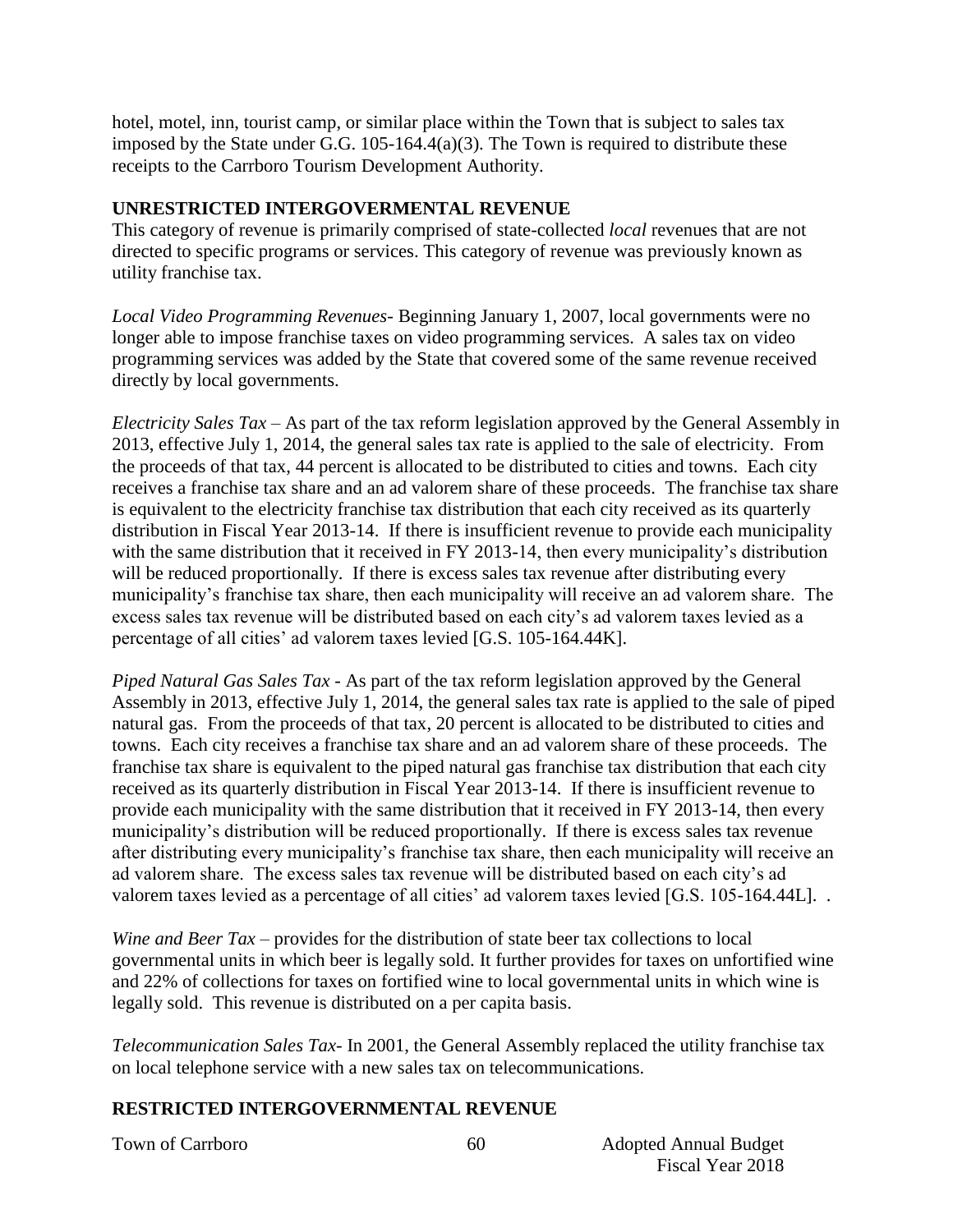Restricted intergovernmental revenues represent state and federal grants or other local governmental revenues received for specific purposes by the Town, the largest of which is the recurring Powell Bill grant funds for street resurfacing.

*Powell Bill* – These grant revenues are generated from the State's gasoline tax and a percentage of this tax is returned to the municipality through a formula based on population and street mileage. Powell Bill funds can only be used for street maintenance, construction, traffic signs, sidewalks, curbs, gutters, drainage and other related needs.

*Durham-Chapel Hill-Carrboro Urban Area Planning Work Program Grant* – This grant provides support toward the Transportation Planner salary costs.

*Recreation Municipal Supplement –* Orange County provides a supplement to the Town for recreation programs in recognition of Town services offered to county residents.

*ABC (Alcoholic Beverage Control) Board Grant* – The Police Department applies annually for a grant to assist the ABC Board in managing alcohol violation programs.

#### **FEES AND PERMITS**

The Town charges various types of permits and fees to residences and commercial establishments needing specific services. A large portion of the fees and permits received by the Town relate to development and growth within the Town.

*Fire District Fees* - The Carrboro Fire Department provides fire protection services to the South Orange Fire District located in Orange County and outside of the Town's limits. A three-member fire district board meets annually and approves the tax rate for the fire district based on a formula developed by the County and the Town of Carrboro. Orange County pays the Town for the fire protection services based on the approved fire district tax rate.

*Chapel Hill-Carrboro School District* - It is anticipated that the Chapel Hill Carrboro School District will continue to contract with the Town to provide two School Resource Officers and traffic control management. One office is stationed at McDougle Middle School and one at Carrboro High School.

*Engineering Fees* - Applicants are responsible for paying 80% of fees assessed by the Town's Engineers (Sungate Design Group). Sungate bills the Town and the Town, in turn, sends a bill to the applicant for such fees.

*Development Review Fees* - Applicants wishing to receive a Zoning Permit, Special Use Permit, or Conditional Use Permit must pay the appropriate fee for the Town to review plans for adherence to the Land Use Ordinance before a permit may be issued. The fee is paid one-time even though the plans may be reviewed multiple times before a permit is issued.

*Building Permits* are issued on new and existing buildings when the buildings are renovated or newly constructed for commercial property, single-family dwellings, townhouses, condominiums and duplexes.

|  |  | <b>Town of Carrboro</b> |
|--|--|-------------------------|
|--|--|-------------------------|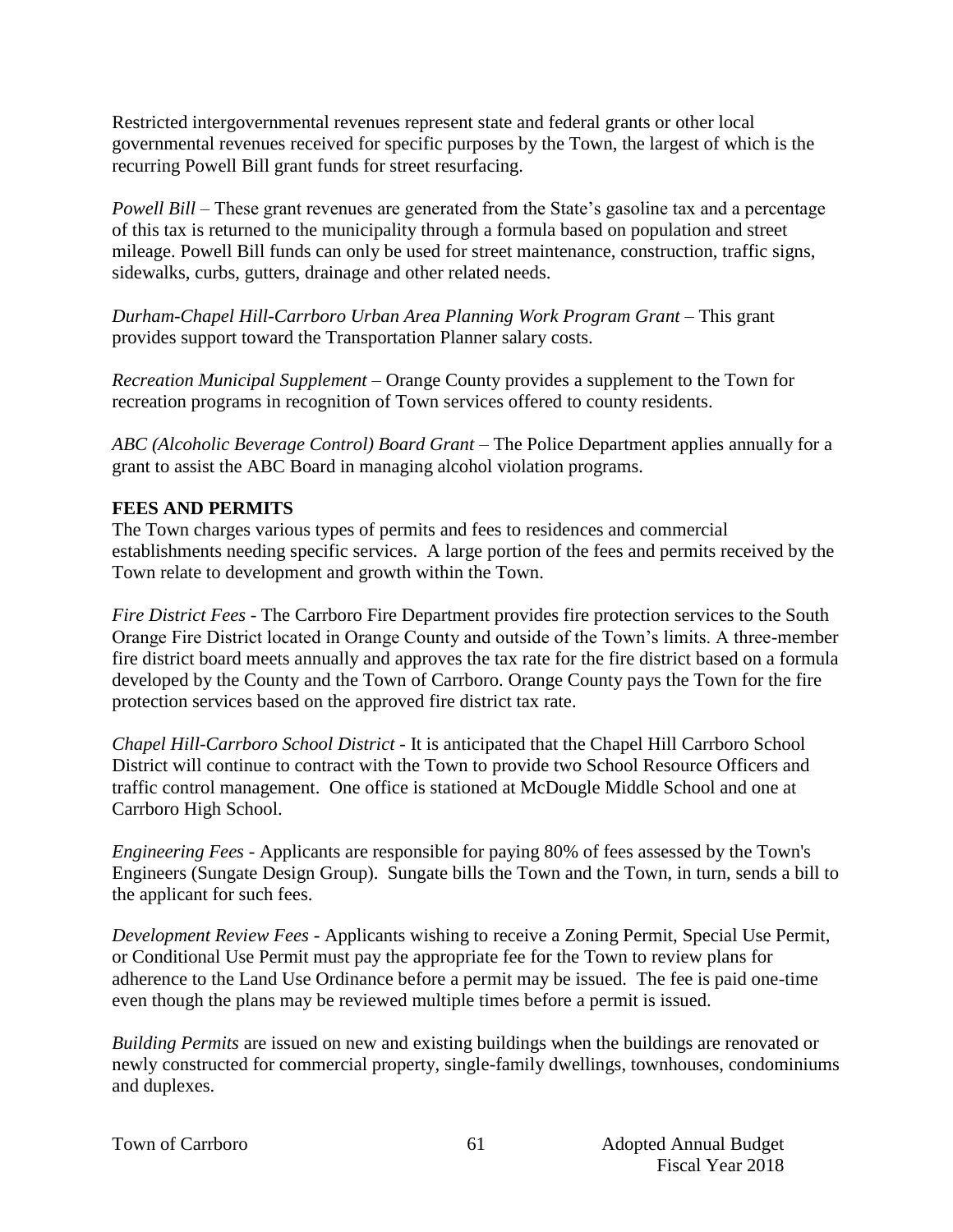*Electric Permits* are issued on new and existing buildings for service changes, premises wiring and commercial up-fits.

*Mechanical Permits* are issued on new installation of residential and commercial buildings and replacement of heating and cooling equipment.

*Plumbing Permits* are issued on new and renovated buildings i.e. water and sewer, irrigation and backflow.

*Dumpster Collection Fees* represent the full cost of pickup and disposal of all refuse the Town collects from all commercial dumpsters in Town.

*Tower Revenue* - The Town owns a cell tower and leases space via a multi-year contract for antennas.

#### **SALES AND SERVICES**

*Recreational Fees and Town Center Fees* represent fees for a variety of recreational services and activities offered to town residents. The Town's Park facilities, such as picnic shelters, ball fields and the multi-purpose areas are also available for rent. The Town also offers for rent meeting rooms and facility space within the Century Center to the public for various functions.

#### **INVESTMENT EARNINGS**

*Interest Income* - The Town generates interest income by investing idle cash in interest paying checking accounts and money market accounts.

#### **OTHER REVENUES**

Representing a very small portion of the overall revenue stream, this revenue is comprised of donations, rent, reimbursements for town services provided to other jurisdictions, fixed asset sales, and other sundry sales.

### **OTHER FINANCING SOURCES**

This category of revenue represents debt proceeds received by the Town or funds that are transferred from another fund into the General Fund. Highlights include:

*Lease-purchase or Bond Proceeds –* This represents the full cost of equipment or other capital purchase that the Town has obtained through installment or bond financing. Following generally accepted accounting practices, the full cost of the financed equipment is budgeted (equipment purchased in that fiscal year) in addition to the lease payment. However, an offsetting entry equal to the full cost value of the equipment is budgeted on the revenue side as lease proceeds. Thus, the true tax impact of the financed equipment is the lease or debt service payment only.

*Transfers from Other Funds –* While the General Fund is the major operating budget for the Town, several other funds exist where the Town may choose to transfer resources from those funds to the General Fund.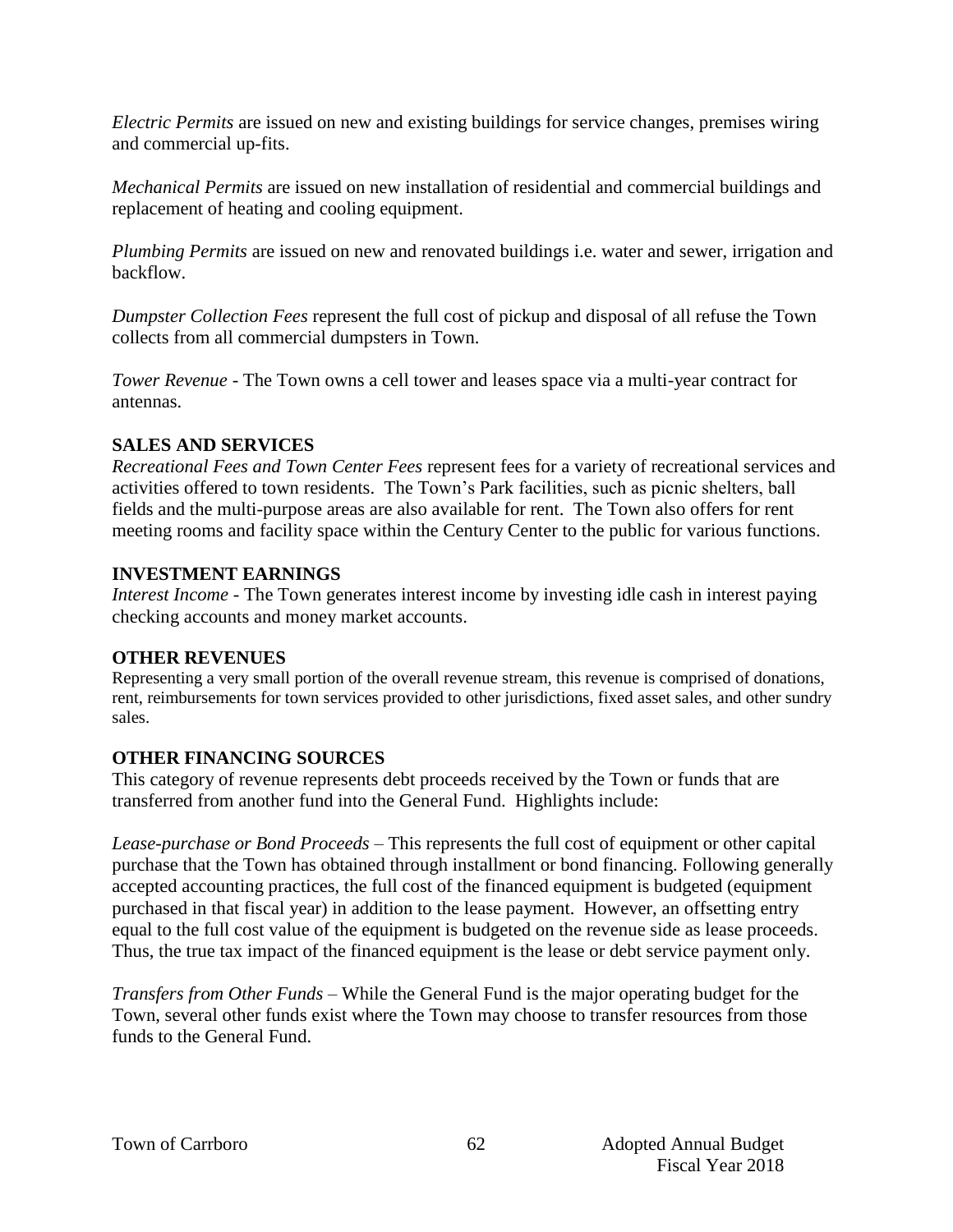#### **Fund Balance Appropriated**

Funds accumulated through the under-expenditure of budgeted appropriations and the receipt of revenues that exceed budgeted projections result in fund balance or reserves. An appropriation of fund balance is sometimes necessary to balance projected revenues with expenditures. The level of appropriation is determined by the differences between estimated expenditures and the expected revenues.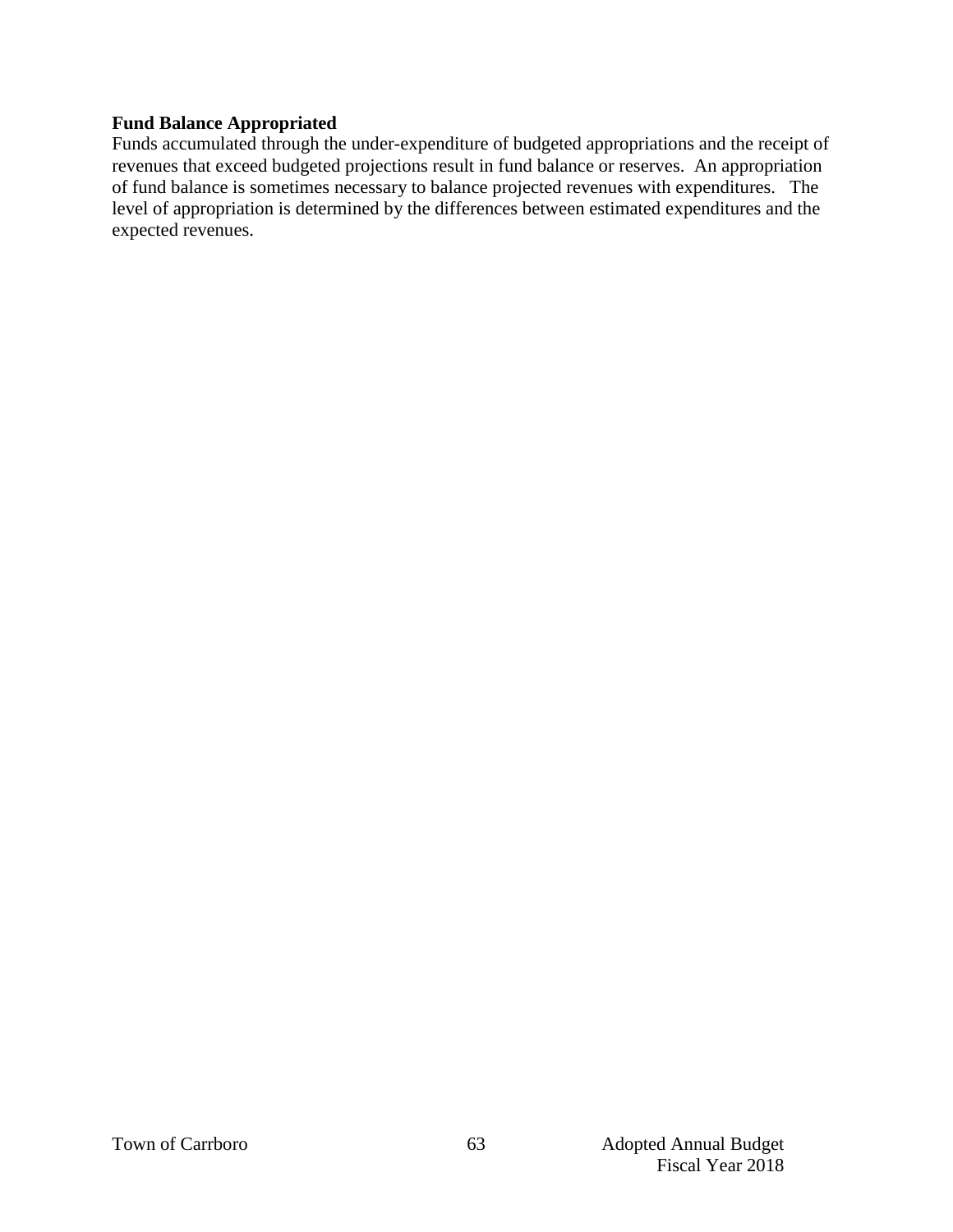

# **General Fund Balance as of June 30**

Fund balance at the end of FY 2015-16 was \$15,715,341, which was an increase of \$1,089,911 from FY 2014-15.



## **General Fund Balance as a Percentage of Operating Revenues**

Fund balance as a percentage of operating revenues increased 5 .4% from 68.7% in FY 2014-15 to 74.1% for FY 2015-16.